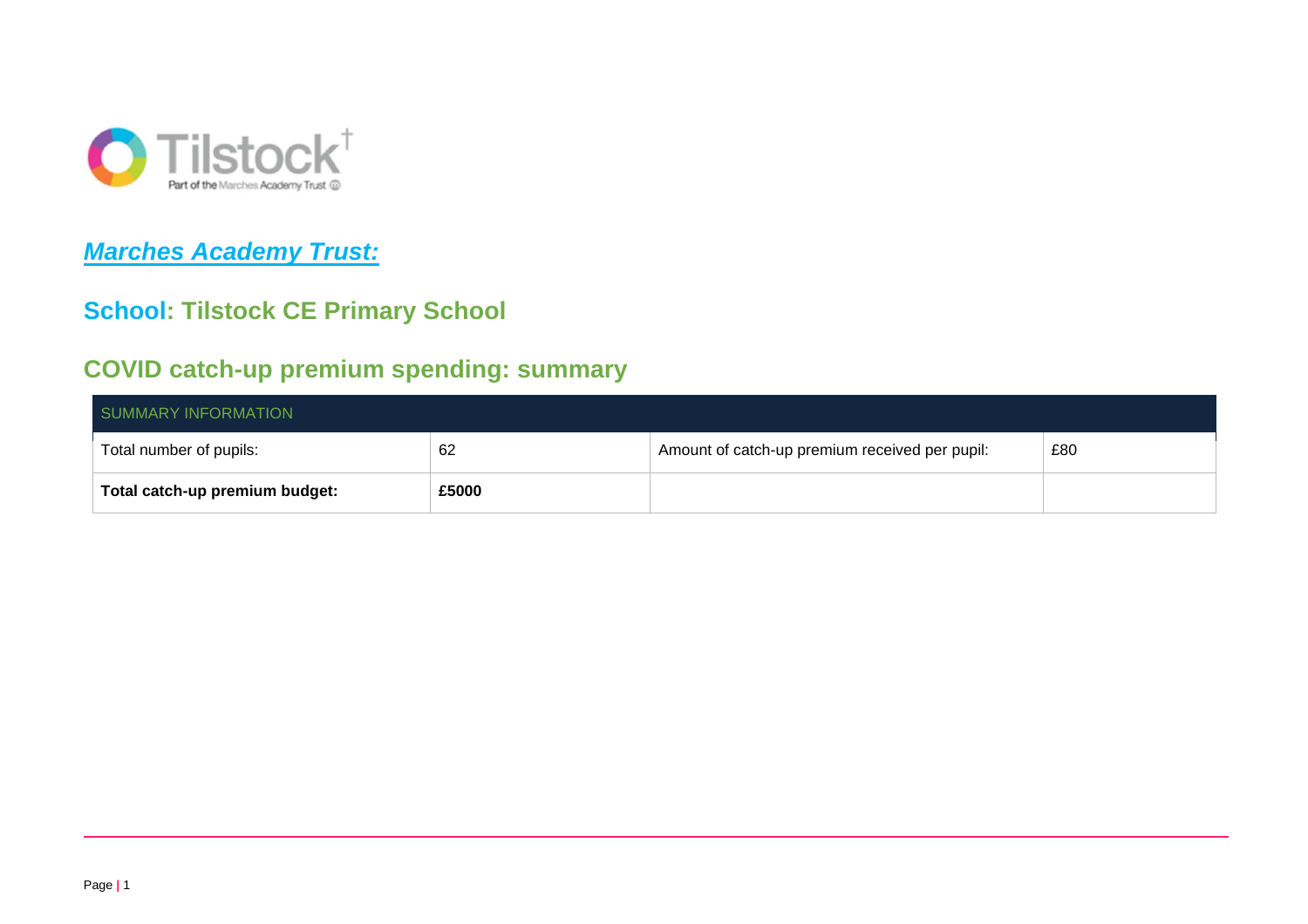### **STRATEGY STATEMENT**

The priority areas that we are aiming to address as a school are reading (including phonics), writing and maths, due to the gaps in learning which pupils have as a result of the Covid lockdown school closures. In addition to this, we aim to provide further additional support for pupils with SEND, and those who are disadvantages, as these are the pupils who have been most adversely affected by the closures. Well-being is also a whole-school focus as many children have returned to school with social/emotional needs as a result of, or exacerbated by, lockdown. We have a 3-tiered approach to closing the gaps in the areas of wellbeing, maths and literacy, as follows:

#### **Well-being:**

**Tier 1:** Forest school for every child once a week, Rest Easy sessions twice a day. Regular PHSE sessions. Worship Rainbow resources. **Tier 2:** Rest Easy class-room provision. Pets as therapy sessions, Group play therapy (Lego)

**Tier 3:** This will be Specific individual learning plans created using Boxall tool which may include 1-1 sessions with an adult daily in the Rest Easy room and specific resources.

#### **Maths:**

#### **Tier 1: While teaching (ensure quality first teaching for all):**

- Do they need to alter the starting point (use some lessons from the previous year) and or length of the unit for the whole class?
- Do specific children need more direct tailored support?

#### **Tier 1: Resources that could be added to units:**

- White Rose have recap lessons
- Power Maths strengthening and deepening activities from the previous year
- Classroom Secrets mastery resources linked to White Rose
- Bitesize videos linked to Power Maths
- Numicon support packages

#### **Tier 2: Address needs of children who need tailored support to catch up (small group, during school day):**

• Teachers can allocate text/practice book pages from the previous year to pupil's intervention programmes, to be used as pre-teach for units where have missed teaching.

- Use White Rose video and worksheets from year below as pre teach for identified children
- Power Maths summer catch up book could be purchased for target children and used as part of an intervention or booster club.
- Use interventions based on the Numicon support packages.

#### **Tier 3: Address needs of children who need tailored support to catch up (1:1, additional to school day):**

• Tier 2 resources may be used or adapted for additional targeted 1:1 support, or specific intervention packages may be created for a personalised catch-up programme.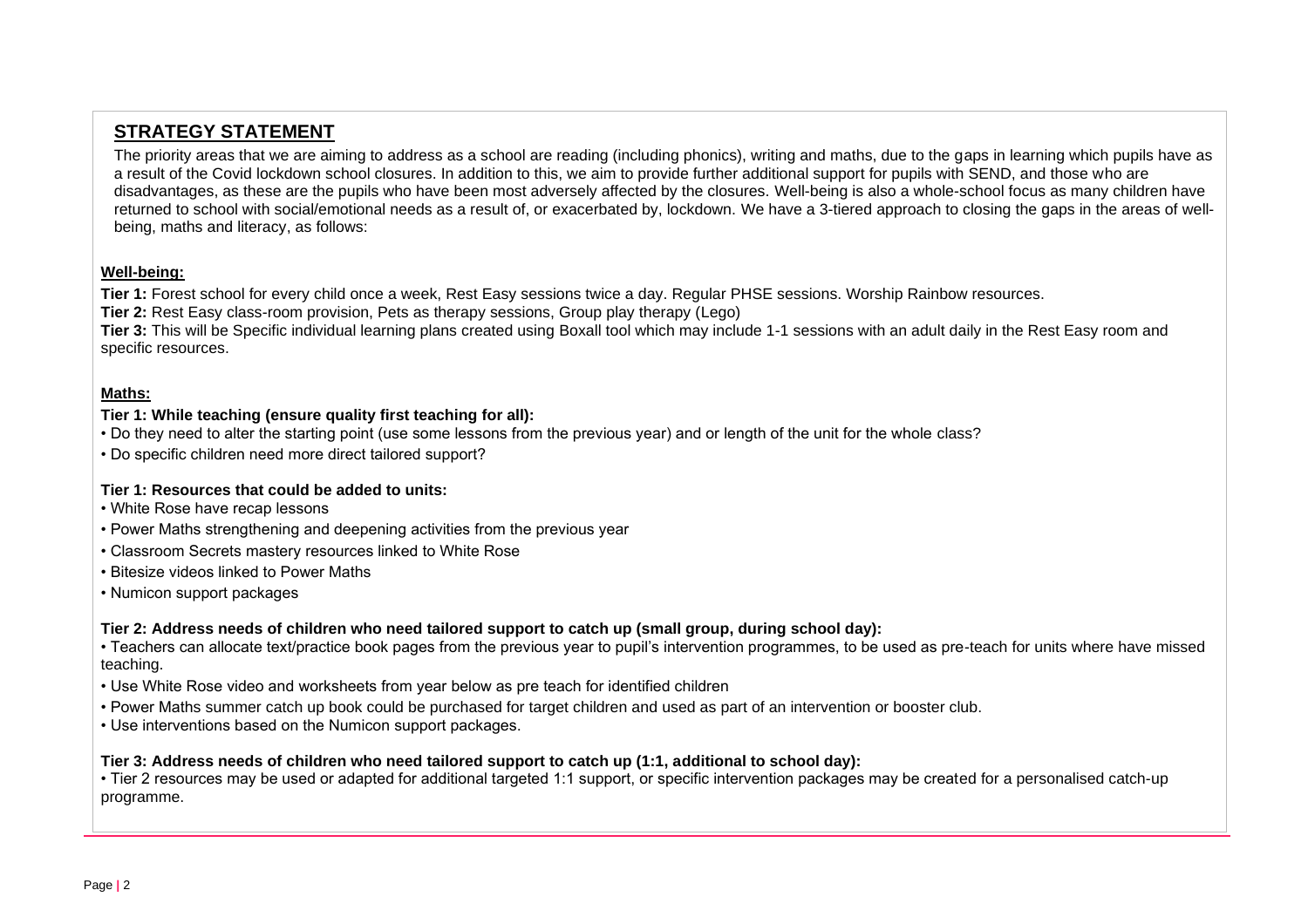#### **Literacy:**

#### **Tier 1: While teaching (ensure quality first teaching for all):**

- *Read, Write Inc* Phonics After initial assessment, group children accordingly
- Reading create groups to focus on key skills and reading strategies through guided
- Reading (using VIPERS as a structure)
- Starting points for phonics and writing may be different according to gap analysis data
- Ensure children are appropriately challenged or supported/scaffolded
- Greater depth children to access additional challenge through Pathways to Write tasks
- Vocab support whole class approach using Pathways to Write tiered vocabulary

#### **Tier 2: Address needs of children who need tailored support to catch up (small group, during school day):**

- Guided Writing Focus groups to be identified through gap analysis and supported through Pathways to Write by differentiating the 'keys'
- Class Interventions using Read, Write, Inc *Fresh Start* resource for KS2 intervention
- Inference intervention for those who can decode but not infer (using VIPERS)
- 1:1 Daily Readers
- Sentence making focus groups (KS1)
- Additional vocabulary input using Word Aware
- Use Nessy Reading & Spelling for children in Year 2 and above who require additional phonics input
- Kinetic Letters booster sessions for children who start to fall behind the pace of the class

#### **Tier 3: Address needs of children who need tailored support to catch up (1:1, additional to school day):**

• Tier 2 resources may be used or adapted for additional targeted 1:1 support, or specific intervention packages may be created for a personalised catch-up programme. Additional 1:1 resources such as *Toe by Toe,* or precision teaching programmes, may be used for pupils with specific difficulties.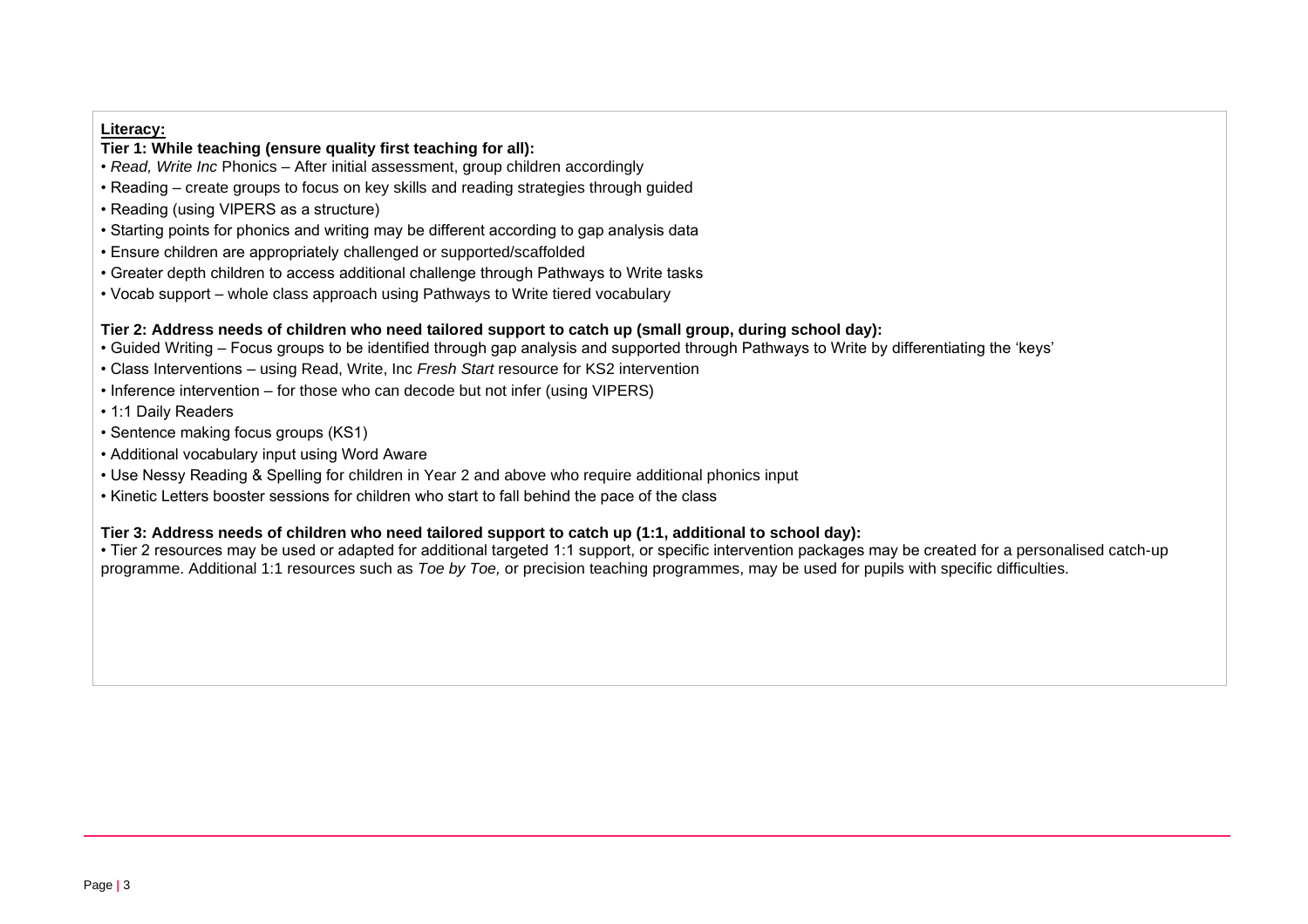# **Barriers to learning**

| <b>BARRIERS TO FUTURE ATTAINMENT</b> |                                                                                                                                                                                                                                                                                                        |  |  |  |
|--------------------------------------|--------------------------------------------------------------------------------------------------------------------------------------------------------------------------------------------------------------------------------------------------------------------------------------------------------|--|--|--|
|                                      | Gaps in learning preventing pupils from achieving age related expectations, particularly for children eligible for pupil premium funding who are in year transfers, meaning<br>these pupils start school below the national age-related expectations – gaps have widened due to Covid school closures. |  |  |  |
| B                                    | Some pupils lack support from home and many of our PP children are reluctant readers and reading is not supported at home. Also lack of access to books at home,<br>relating to poor literacy/numeracy skills, as well as issues regarding organisational skills and self-regulation of behaviour.     |  |  |  |
|                                      | Social and emotional issues preventing some pupil premium children being ready to learn.                                                                                                                                                                                                               |  |  |  |

| ADDITIONAL BARRIERS       |                                                                                                                                                                                                                                                                        |  |  |
|---------------------------|------------------------------------------------------------------------------------------------------------------------------------------------------------------------------------------------------------------------------------------------------------------------|--|--|
| <b>External barriers:</b> |                                                                                                                                                                                                                                                                        |  |  |
| D                         | Emotional and mental health issues are prevalent among our PP pupils and their families which can impact on all aspects of school life, including progress, attainment,<br>attendance, behaviour, speech and language. These issues have been exacerbated by lockdown. |  |  |
| E.                        | Some parents have limited incomes (which have become even more limited due to Coronavirus) which restricts the experiences they are able to offer their children.                                                                                                      |  |  |
|                           | Irregular attendance patterns caused by periods of self-isolation due to contact with Covid cases/awaiting Covid test results                                                                                                                                          |  |  |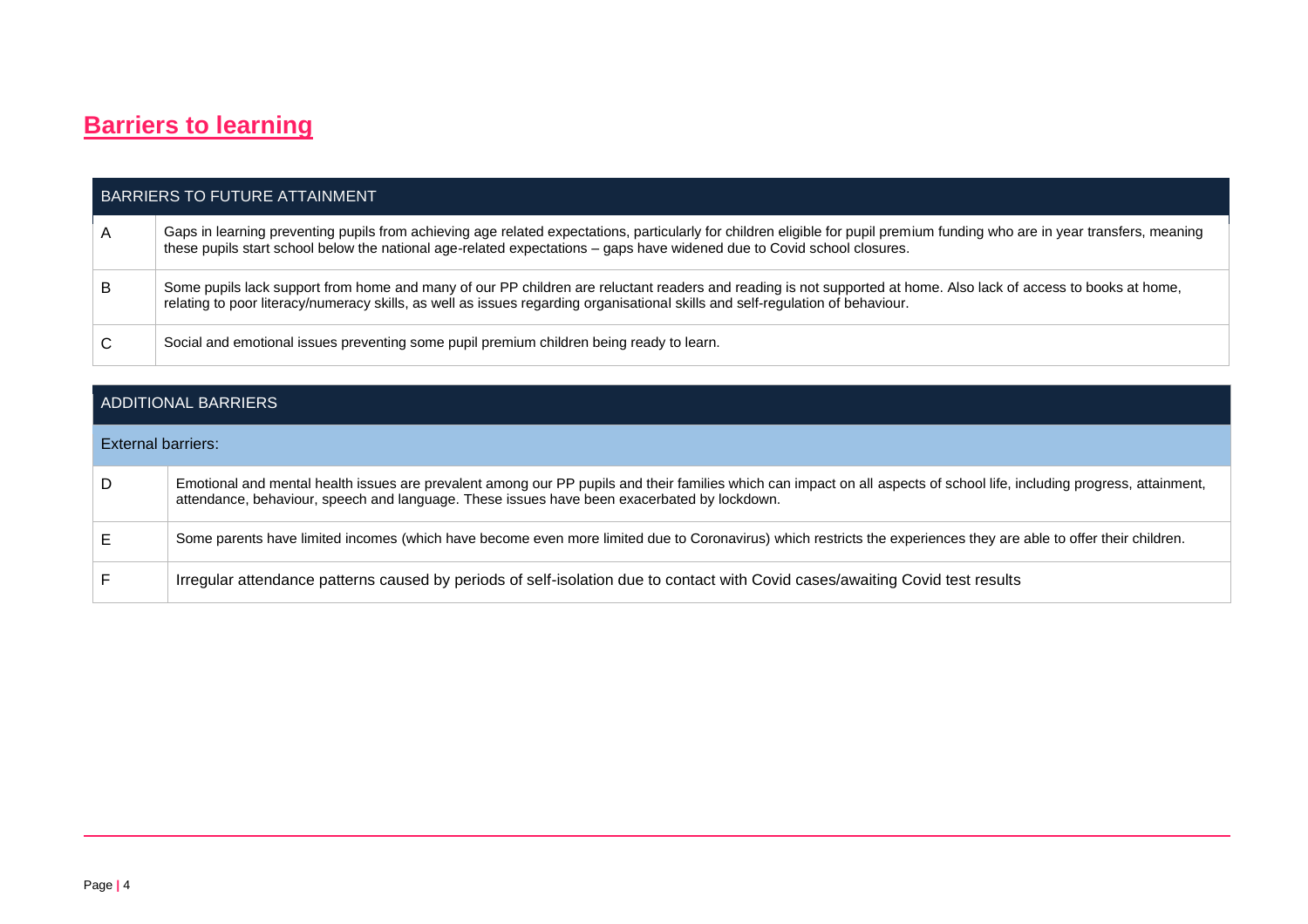# **Planned expenditure for current academic year**

| <b>Quality of teaching for all</b>                                                                                            |                                                                                                        |                                                                                                                                                                                                                                                                                                                                                                                           |                                                                                                                                                                                           |                        |                                                                                   |
|-------------------------------------------------------------------------------------------------------------------------------|--------------------------------------------------------------------------------------------------------|-------------------------------------------------------------------------------------------------------------------------------------------------------------------------------------------------------------------------------------------------------------------------------------------------------------------------------------------------------------------------------------------|-------------------------------------------------------------------------------------------------------------------------------------------------------------------------------------------|------------------------|-----------------------------------------------------------------------------------|
| <b>Action</b>                                                                                                                 | Intended outcome                                                                                       | What's the evidence and<br>rationale for this choice?                                                                                                                                                                                                                                                                                                                                     | How will you make sure it's<br>implemented well?                                                                                                                                          | <b>Staff</b><br>lead   | Impact expected                                                                   |
| Close gaps in writing using the<br>Pathways to Progress writing<br>intervention programme (£500)                              | Close attainment gaps<br>in writing between<br>SEND/PP pupils and<br>other children                    | In line with DfE and EEF<br>recommendations                                                                                                                                                                                                                                                                                                                                               | SENCO to monitor impact of<br>intervention on small steps<br>every two weeks<br>Literacy lead to check literacy<br>books each half term, and<br>standardised scores termly,<br>for impact | <b>HH</b><br><b>LT</b> | Attainment of SEND<br>and PP pupils to<br>increase to close the<br>attainment gap |
| <b>Total budgeted cost:</b>                                                                                                   |                                                                                                        |                                                                                                                                                                                                                                                                                                                                                                                           |                                                                                                                                                                                           | £500                   |                                                                                   |
| <b>Targeted support</b>                                                                                                       |                                                                                                        |                                                                                                                                                                                                                                                                                                                                                                                           |                                                                                                                                                                                           |                        |                                                                                   |
| <b>Action</b>                                                                                                                 | Intended outcome                                                                                       | What's the evidence and<br>rationale for this choice?                                                                                                                                                                                                                                                                                                                                     | How will you make sure it's<br>implemented well?                                                                                                                                          | <b>Staff</b><br>lead   | Impact expected                                                                   |
| Reading and phonics support<br>for the lowest $20\%$ in KS2 $-$<br>Purchase Read, Write, Inc.<br>Fresh Start programme (£550) | Close attainment gaps<br>in reading and phonics<br>between KS2<br>SEND/PP pupils and<br>other children | The EEF reported that Fresh<br>Start shows 'considerable<br>promise as an effective catch-<br>up intervention for low-<br>attaining readers at the<br>transition phase from primary<br>to secondary school.' Pupils on<br>Read Write Inc. Fresh Start<br>made 3 months additional<br>progress in reading, measured<br>using the New Group Reading<br>Test, during the 5.5-month<br>trial. | SENCO to monitor impact of<br>intervention on small steps<br>every two weeks<br>Literacy lead to check literacy<br>books each half term, and<br>standardised scores termly,<br>for impact | HH<br>LT.              | Improved reading<br>ages and phonics<br>scores for lowest 20%<br>of KS2 pupils    |